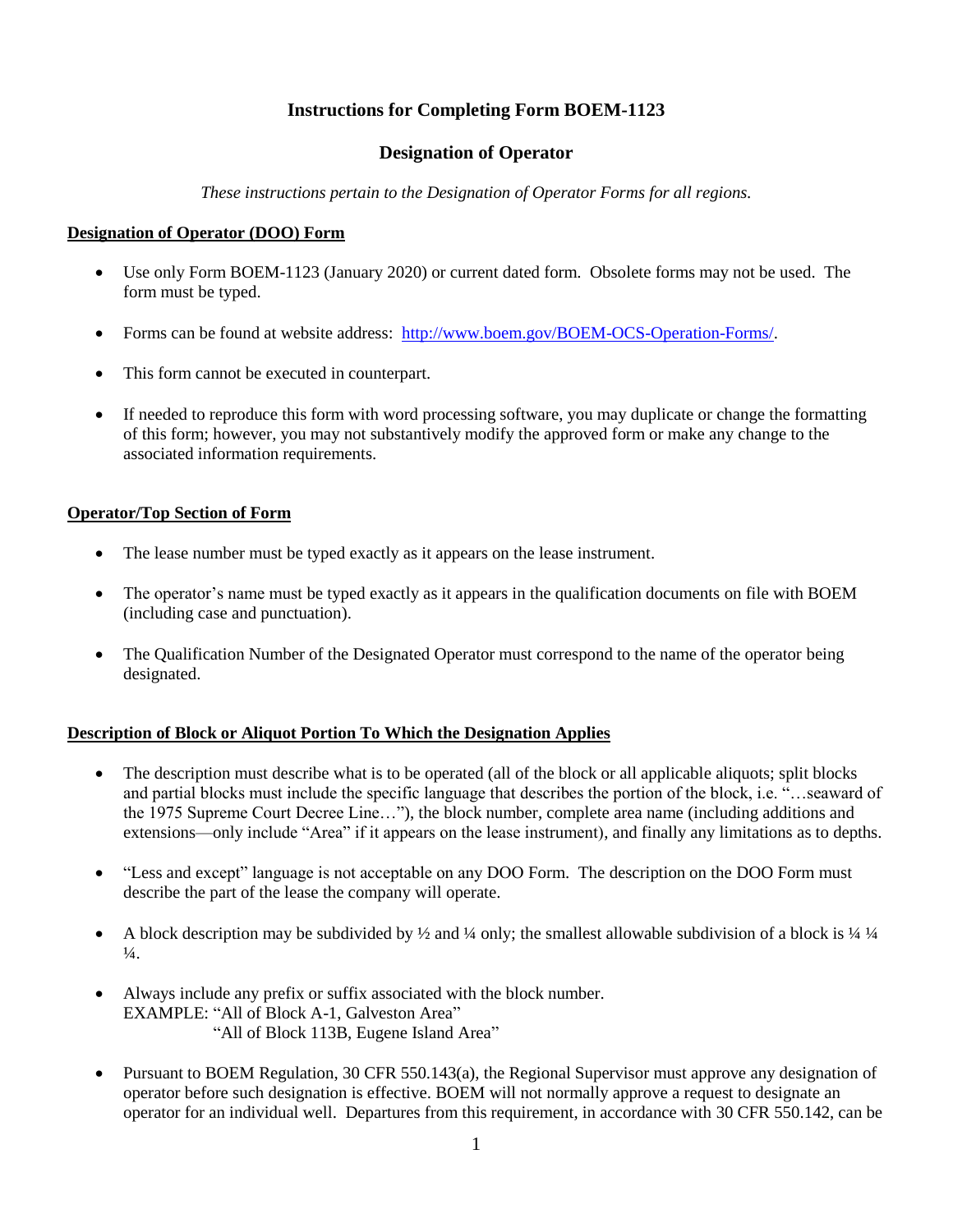given in limited circumstances. To request approval for a departure, the detailed description of departure request should accompany the DOO. It should describe the smallest aliquot (no smaller than  $\frac{1}{4}$   $\frac{1}{4}$ ) and the depths where the original bottomhole of the well was drilled (depth must be reflected in terms of Total Vertical Depth Sub Sea ("TVDSS")). BOEM does not recognize plugged back depths. The description on the DOO Form does not have to include the entire well path, i.e. surface to 10,000' TVDSS. Leases that currently have an approved well-specific designation are "grandfathered" until a change of operator is approved for the part of the lease containing the well-specific designation.

## **Signature Block – Lessee or Operating Rights Owner**

- The Qualification Number of the lessee or operating rights owner must correspond to the name of the company on BOEM's official records.
- The lessee's or operating rights owner's name should be typed exactly as it appears on the qualification documents. This **IS** case sensitive and punctuation sensitive. EXAMPLE: "XX OIL EXPLORATION & PRODUCING SOUTHEAST INC." (acceptable) "XX OIL Exploration and Producing Southeast Inc." (unacceptable)
- The individual signing the DOO Form must be a person authorized to bind the company and must sign his/her name and title exactly as he/she is qualified per the qualification records on file with BOEM. EXAMPLE: "Allen K. Smith cannot execute documents as Allen Smith or A.K. Smith."
- The signature block must include typed name of authorized official and his/her title.

## **Signature Block – Designated Operator**

- The Qualification Number of the lessee or operating rights owner must correspond to the name of the company on BOEM's official records.
- The designated operator's name should be typed exactly as it appears on the qualification documents. This **IS** case sensitive and punctuation sensitive. EXAMPLE: "XX OIL EXPLORATION & PRODUCING SOUTHEAST INC." (acceptable) "XX OIL Exploration and Producing Southeast Inc." (unacceptable)
- The individual signing the DOO Form must be a person authorized to bind the company and must sign his/her name and title exactly as he/she is qualified per the qualification records on file with BOEM. EXAMPLE: "Allen K. Smith cannot execute documents as Allen Smith or A.K. Smith."
- The signature block must include typed name of authorized official and his/her title.

# **General Rules**

- One originally executed DOO Form is required. However, if two are provided, the submitter will receive an approved copy back and will not have to obtain same from the online files. NO PHOTOCOPIES OR FAXED COPIES WILL BE ACCEPTED.
- If you are changing an operator, all lessees **and** operating rights owners having any ownership interest in the affected block or tract must submit DOO Forms. All of the DOO Forms must be submitted together as one package and must include a transmittal letter (cover letter). Pay.Gov receipt evidencing payment of the required service fee must be included in the package.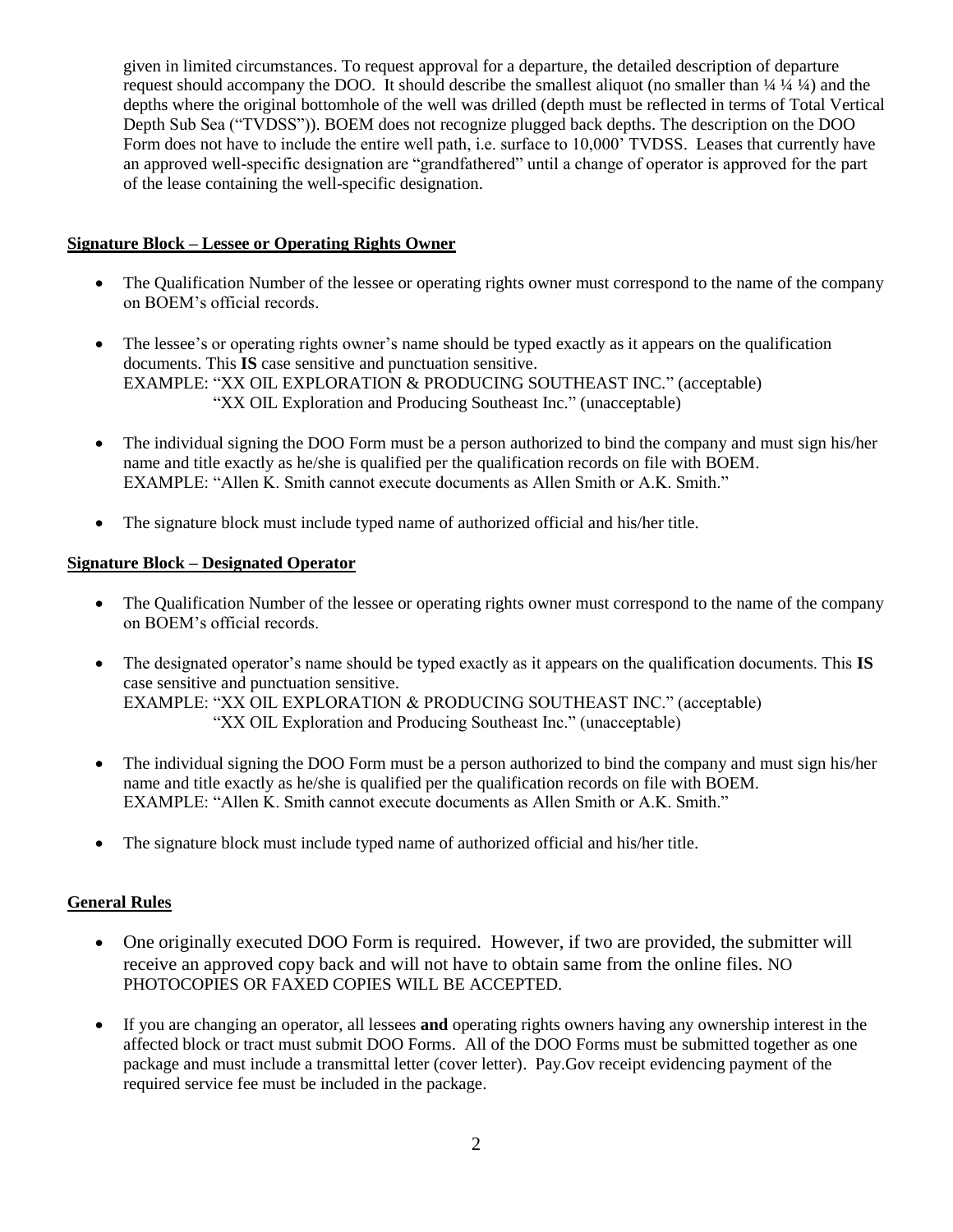#### **General Rules – Cont'd**

 If you are acquiring an interest in a lease via an assignment and are designating the existing operator(s), you cannot designate an operator for more aliquots and depths than you acquire an interest in. Currently, there is no fee to designate an existing operator(s).

The designation change may contain a depth limitation applicable either to the entire lease or to an aliquot part. If you specify a depth limitation, ensure that you designate the operator to the original bottomhole depth (not plugged-back or producing depth). For newly severed tracts, it must be described using Total Vertical Depth Sub Sea ("TVDSS"). Depths that are described by measured depth, stratigraphic equivalent, and/or that recite information from well logs are considered "non-conforming" depth measurements and are only acceptable when (1) an Operating Rights tract was previously approved by BOEM that contains nonconforming depths measurements. When designating an operator in connection with such Operating Rights tracts, you must use the non-conforming depth measurements used in the previously approved operating rights tract, and (2) for new operating rights tracts that will be contiguous with a previously approved operating rights tract, the depth of the new tract that will abut the previously approved tract must be described using the same type of measurement as the existing tract for the DOOs.

- **Bringing a Lease into Compliance:** Under 30 CFR 550.143(a), you must submit a DOO Form unless you are the only lessee and the only person conducting lease operations. Leases that currently have more than one lessee or operating rights owner or that will have more than one lessee or operating rights owner after approval of a pending assignment must have a DOO Form (BOEM-1123) on file from each lessee/operating rights owner. In instances where an operator is also an affected lessee, the operator will have to designate itself. The term "affected lessees and operating rights owners" encompasses all record title owners and operating rights owners that have an interest in the area operated by the designated operator. If any part of a lease is "out of compliance," the entire lease must be brought into compliance. This includes all actions affecting a lease, including, but not limited to assignments, stand-alone DOOs, mergers, etc. *When conducting due diligence before submitting an action, you can determine if the current operator(s) has designated itself by reviewing the serial register pages and the online lease files. If they have not, you must secure their designation and submit it as part of your assignment and/or designation package.* There is no fee to bring a lease into compliance, unless the lessees decide to change the operator.
- **"All-inclusive" DOO Forms** DOO Forms must include all aliquots for which the company will operate in relation to the ownership of the company signing the form. We refer to this as an "all-inclusive" DOO Form.
	- EXAMPLE: Company A is designated to operate the NE¼ of a Block. DOO Forms are then submitted that designate Company A to operate the NW¼. If you just designate Company A for the NW¼, the new DOO will supersede the first DOO; resulting in Company A only operating the NW¼ **not both** the NE¼ and the NW¼. Therefore, the "all-inclusive" DOO would designate Company A to operate the  $N \frac{1}{2}$ .
- **Sequenced DOO Forms** When a submittal includes multiple assignments of interest, the DOO Forms must be sequenced with the assignments.
	- EXAMPLE: Company A is acquiring an operating rights interest in the N  $\frac{1}{2}$  of a block via Assignment #1. The DOO Form accompanying Assignment #1 must designate the operator for the  $N \frac{1}{2}$  of the block. Thereafter, Company A acquires an operating rights interest in the S ½ of a block via Assignment #2. The DOO Form accompanying Assignment #2 must designate the operator for "All of Block." BOEM must have a DOO for each of the assignments.